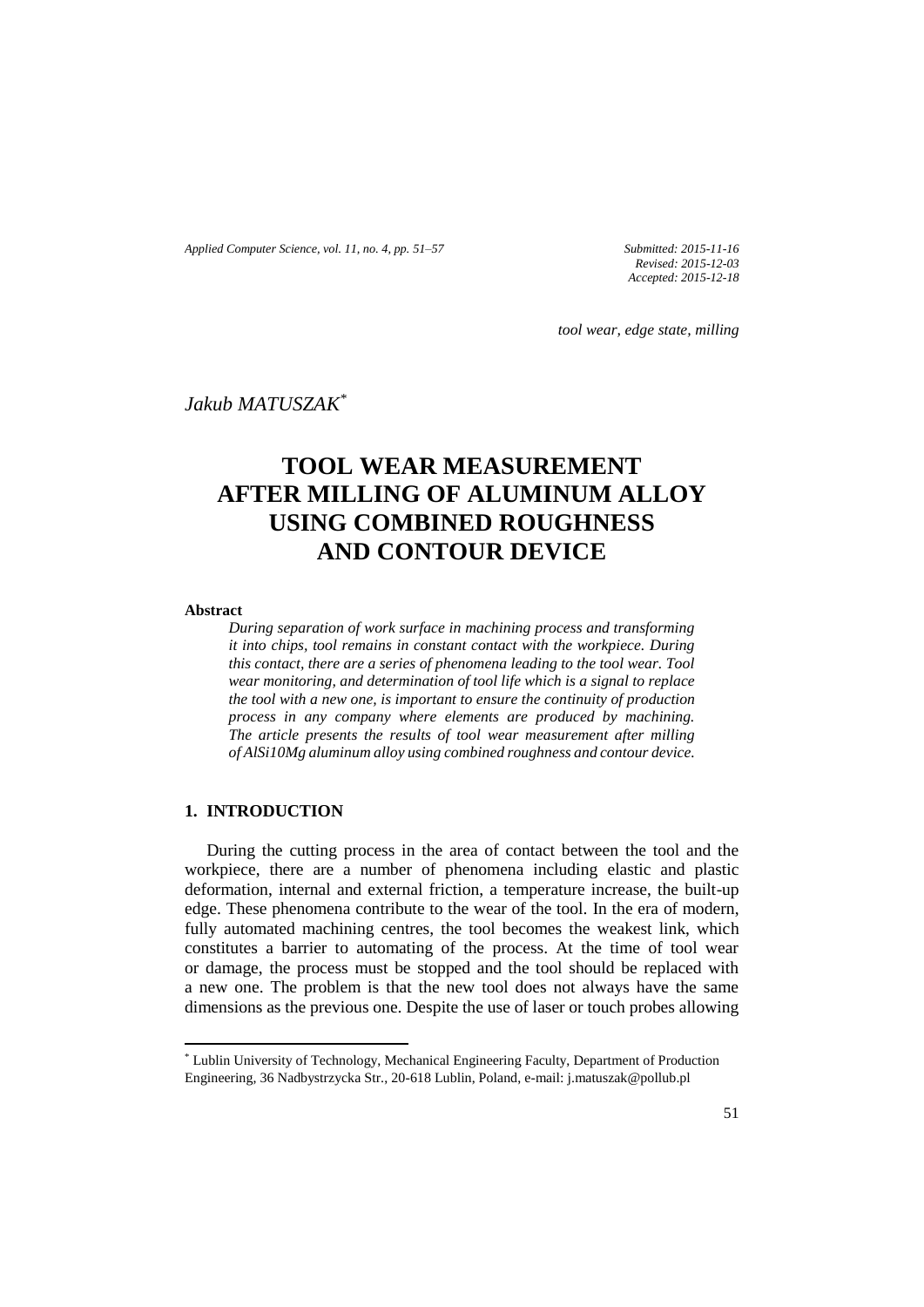for appropriate positioning of the tool relative to the object it is not always possible to achieve the same position. In many articles [1, 2, 3] the examples of on-line tool wear monitoring systems for controlling the process are widely described. The problem of fast tool wear is particularly evident during machining of hard materials or materials containing hard alloying elements. In such cases the machining parameters are often chosen so that one tool is able to produce one element (one surface - in the case of large components) [4]. Tool wear directly influences the surface roughness, the force in the cutting process, the type and shape of the chips, the properties of the surface layer and the increase of temperature in the cutting zone.

Precise measurement of tool wear indicators is essential to capture the moment tool cutting ability loss. Determination of tool dimensional stability affecting processing errors is important because of the risks of generating objects whose dimensions are not in the required tolerances.

There are a lot of tool wear mechanisms, which may include: mechanical, adhesive, diffusional, thermal and chemical wear. Form of tool wear, which often is examined and analyzed in scientific publications relates to mechanical wear, which in turn can be divided into mechanical abrasion and mechanical strength.

Information concerning the wear tests are contained in ISO 8688-1: 1989 – Tool life testing in milling, which includes information on the following indicators of tool wear on the flank and rake faces. The most frequently discussed indicator of tool wear is flank wear VB, which is defined as loss of tool material from the tool flanks, resulting in the progressive. According to ISO flank wear can be divided into: Uniform flank wear (VB1), Non-uniform wear (VB2) and Localized flank wear (VB3).

Methods of tool wear measuring can be divided into direct and indirect. Indirect methods include measurements of forces, acoustic emission, vibration, surface roughness and temperature. Force measurement as an example of indirect indicator of tool wear is shown at [5]. Whereas, direct methods are related to measurement of tool and geometric changes around the cutting edge. There are two most common varieties of direct methods. The contact method is the first version, which can be carried out directly on the machine, for example, by tool touch probe or laboratory methods with the use of contact device [6, 7]. Combined roughness and contour device is in this group of methods.

The second group consists of non-contact method carried out on the machine e.g. using a laser tool probe or a method based on image analysis using a CCD camera or using scanning electron microscopy, often used for precise measurement of diamond tool wear [8]. These methods allow to create 3D images and on their basis – analyze the tool wear indicators, the examples of which are shown in [9, 10].

The article presents results of tool wear measurement after milling of AlSi10Mg aluminum alloy using combined roughness and contour device.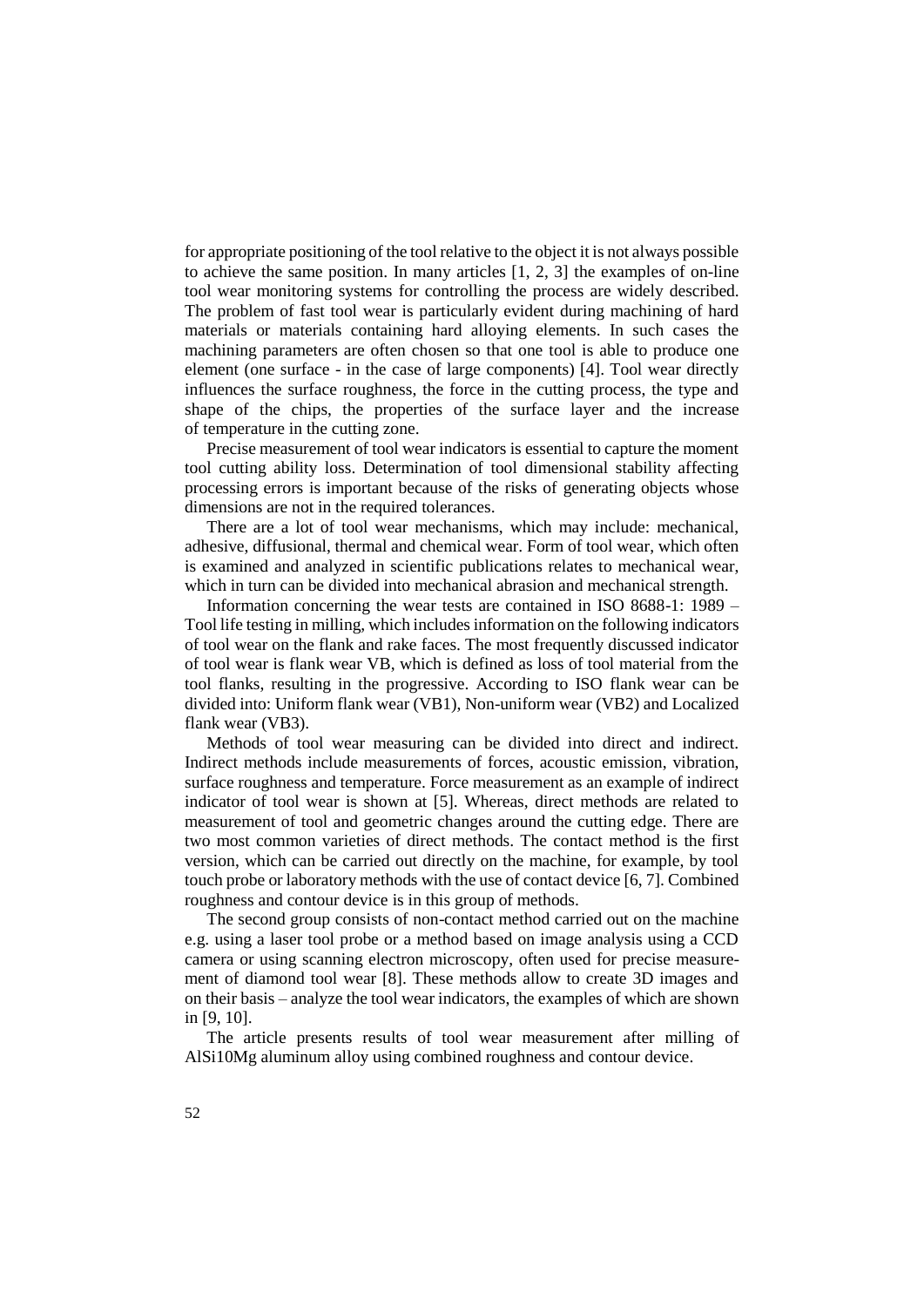# **2. MATERIAL AND EXPERIMENTAL CONDITIONS**

The experiment was carried out with the use of cutter after milling of aluminum alloy AlSi10Mg. Hard silicon grains are composed of the alloy, whose share in the composition is 10%, and which may lead to the tool wear. Tests were performed on a Hommel-Etamic RC120 device. View of measuring stand is shown in Fig. 1.



**Fig. 1. View of measuring stand [source: own study]**

In the studies ISCAR cutter with the diameter of 20 millimeters, with two inserts, dedicated to the machining of lightweight alloys was used. Flank face areas were scanned and contour edge of the cutting inserts was analyzed. Microscopic view of scanned regions are presented in Fig. 2.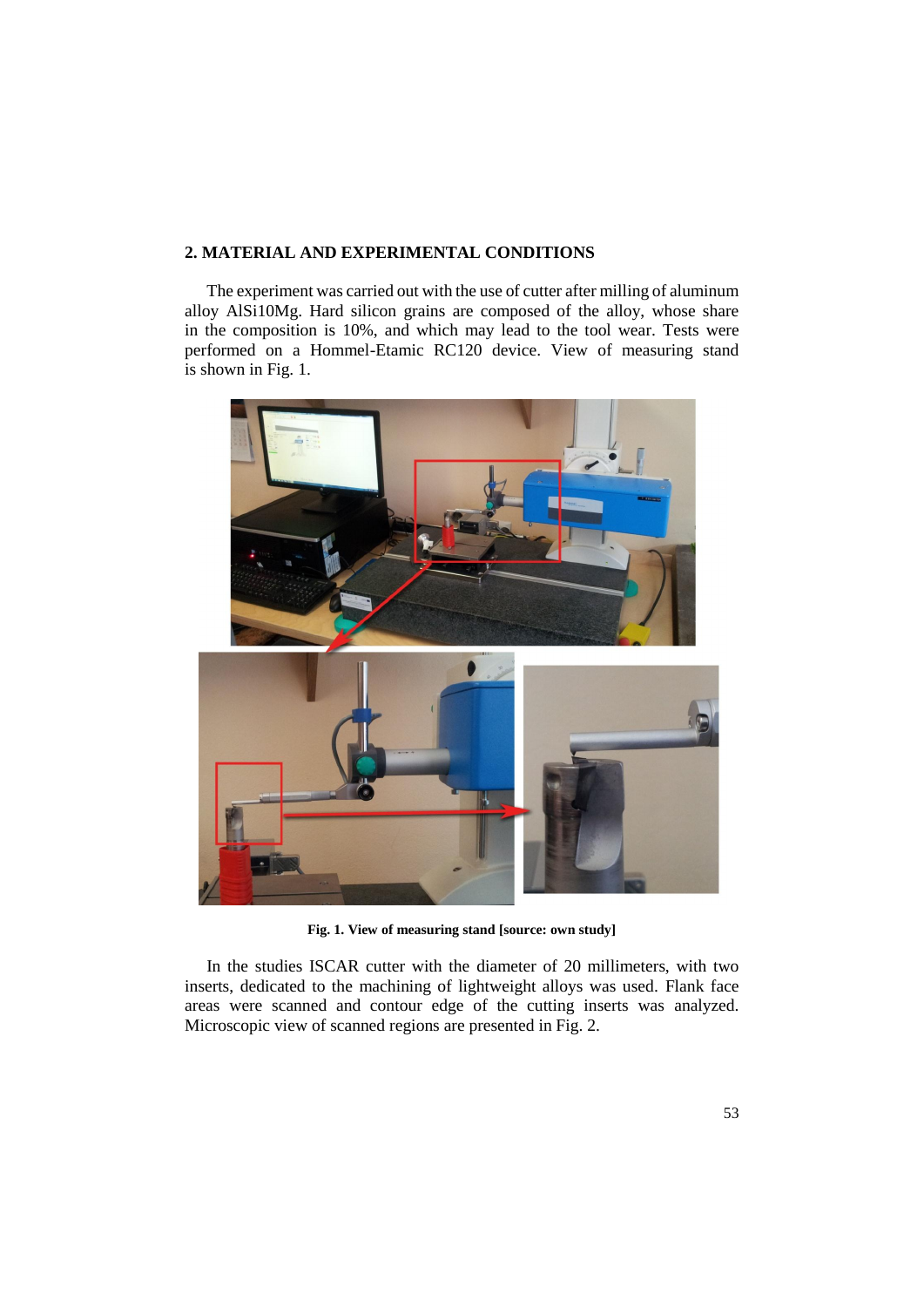

**Fig. 2 Microscopic view of scanned regions: a) insert no. 1, b) insert no. 2 [source: own study]**

### **3. RESULTS**

Figure 3 shows the method of determining the radius of the cutting edge. Contact tip of measuring device moving in a perpendicular direction to the cutting edge determines the edge contour. The software allows entering the arc in the scanned contour and determination of the radius of the edge. Compensation of measuring tip radius is included. In Figures 4 and 5 views of scanned flank faces and the shape around edges are shown. Rectangular areas with dimensions of 1.4 x 2 mm were scanned.



**Fig. 3. Measurement of edge rounding [source: own study]**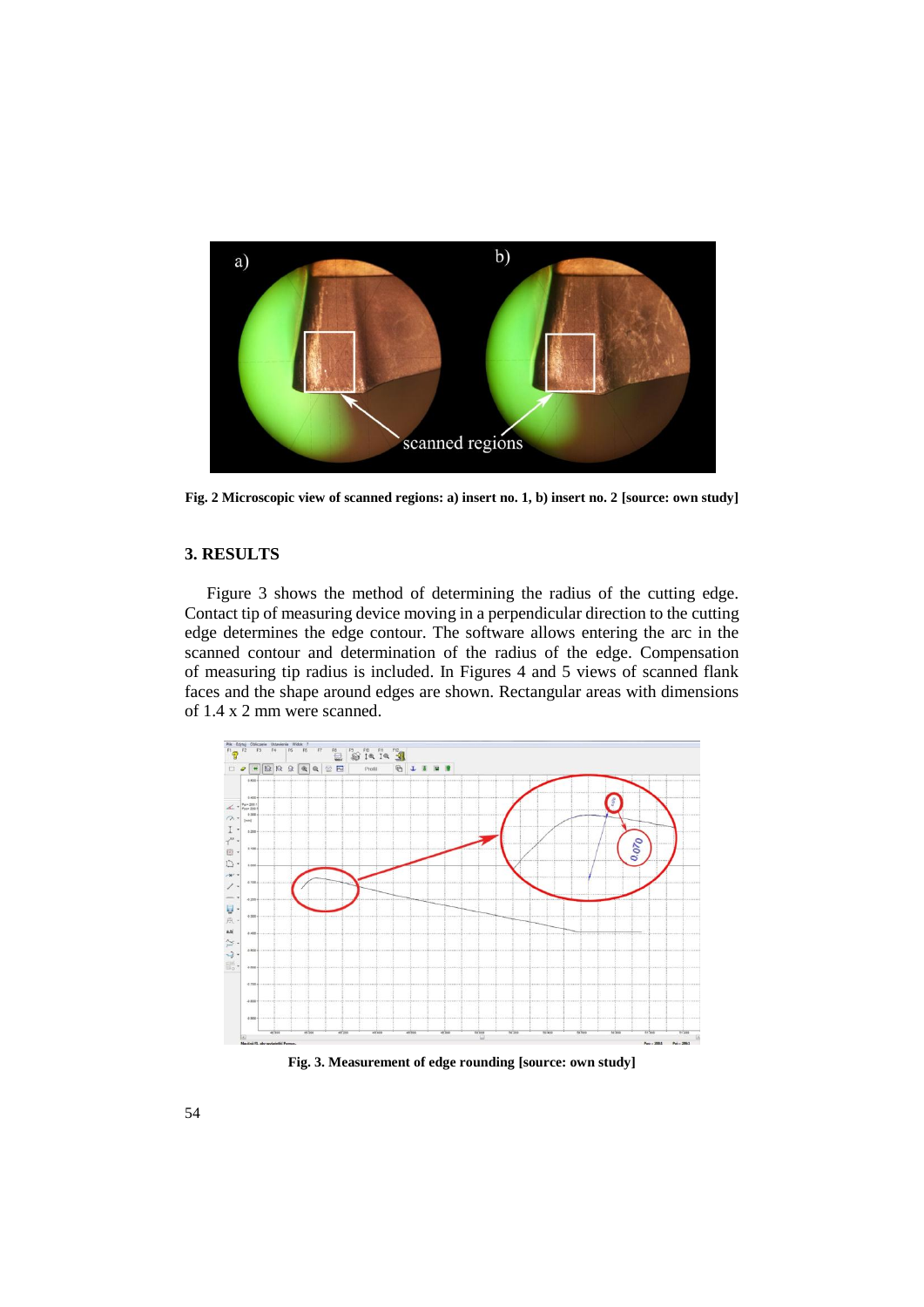

**Fig. 4. Flank face topography of insert no. 1 [source: own study]**

On the basis of the presented topography, there was no significant tool wear of working surfaces and the unfavorable state of the cutting edges.



**Fig. 5. Flank face topography of insert no. 2 [source: own study]**

In addition, 3D map can be represented in 2D and perform measurements of length, angle and area. Measurement of the length shown in Fig. 6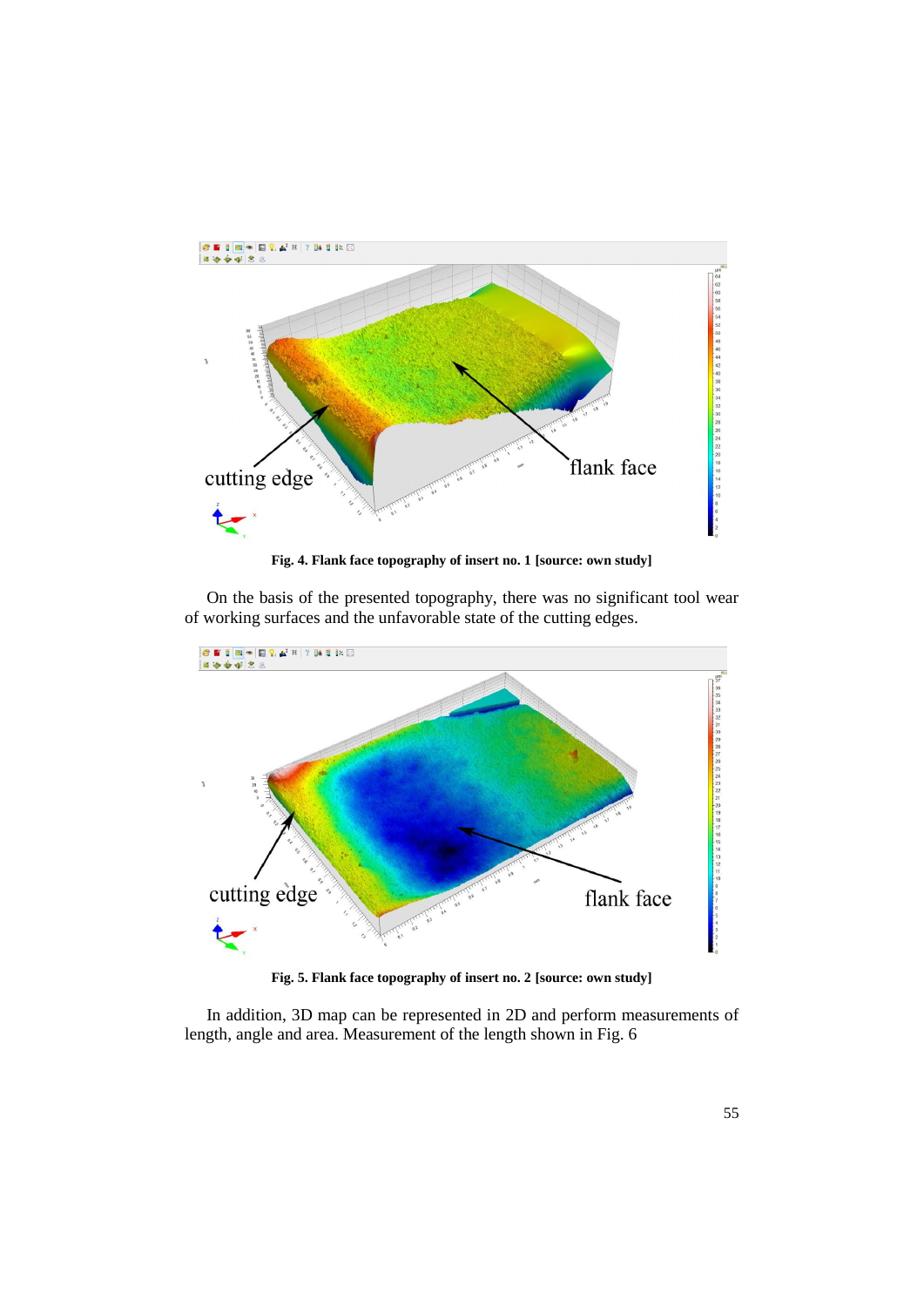

**Fig. 6. Length measurement on the 2D map [source: own study]**

## **4. CONCLUSIONS**

The article presents the results of tool wear measurement after machining of AlSi10Mg aluminum alloy. The experiment was carried out using combined roughness and contour device. This method allows to measure the full analysis in terms of tool wear indicators. The ability to analyze the 3D map offers more information about the tested surfaces. In addition, on the flank face scanned map all tool wear indicators can be measured. On the basis of the conducted experiment, a significant tool wear was found after machining of AlSi10Mg aluminum alloy. One can expect a higher tool wear after machining of aluminum alloys with a high silicon content above 20%.

#### *Acknowledgement*

*Financial support of Structural Funds in the Operational Programme – Innovative Economy (IE OP) financed from the European Regional Development Fund - Project "Modern material technologies in aerospace industry", No. POIG.01.01.02-00-015/08-00 is gratefully acknowledged.*

#### **REFERENCES**

[1] VALLEJO A. J., MENÉNDEZ R. M., ALIQUE J. R.: *On-line Cutting Tool Condition Monitoring in Machining Processes using Artificial Intelligence*. Robotics, Automation and Control, Book edited by: PECHERKOVÁ P., FLÍDR M. DUNÍK J., October 2008, I-Tech, Vienna, Austria, p. 494.